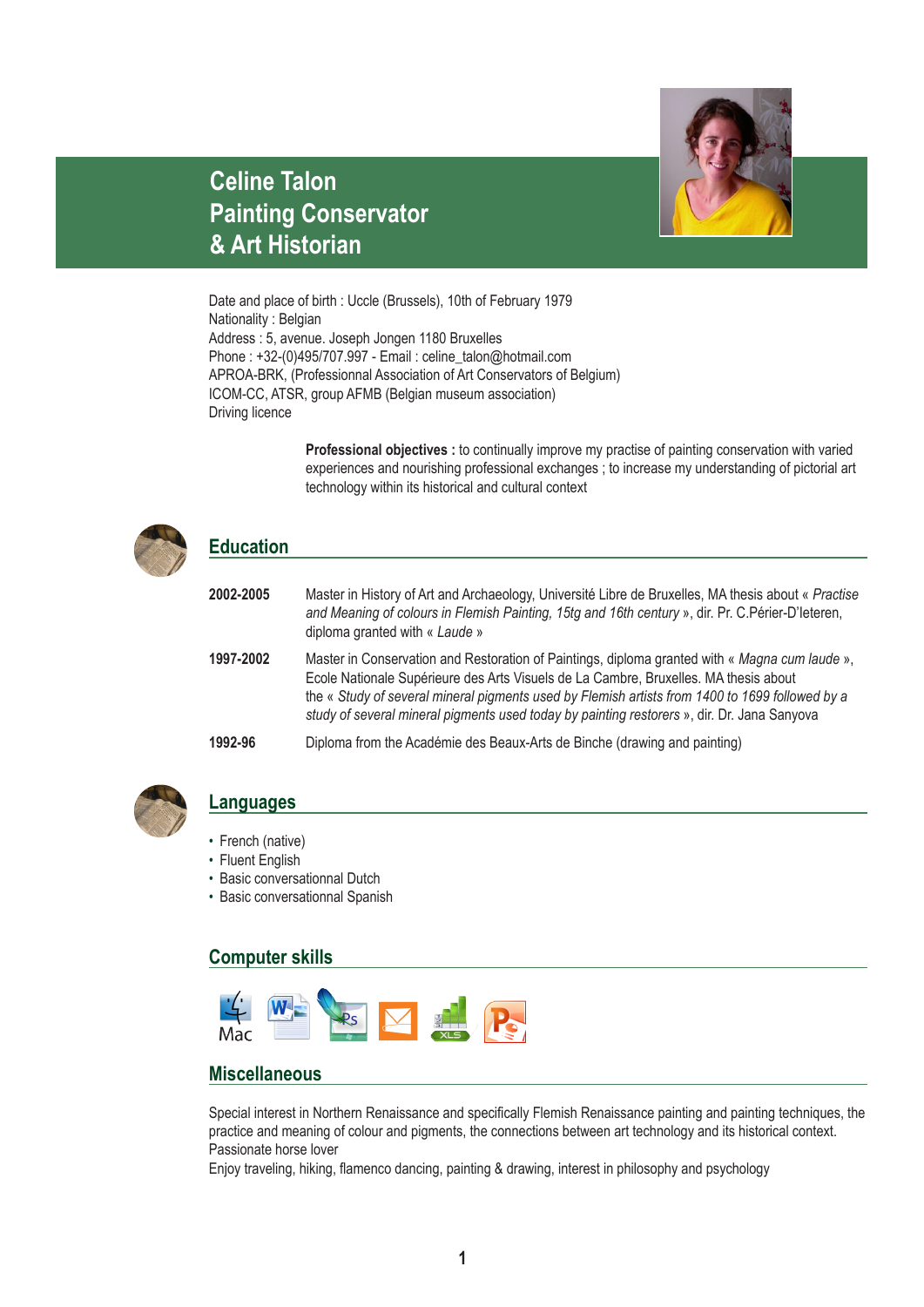## **Work experience in conservation & restoration**

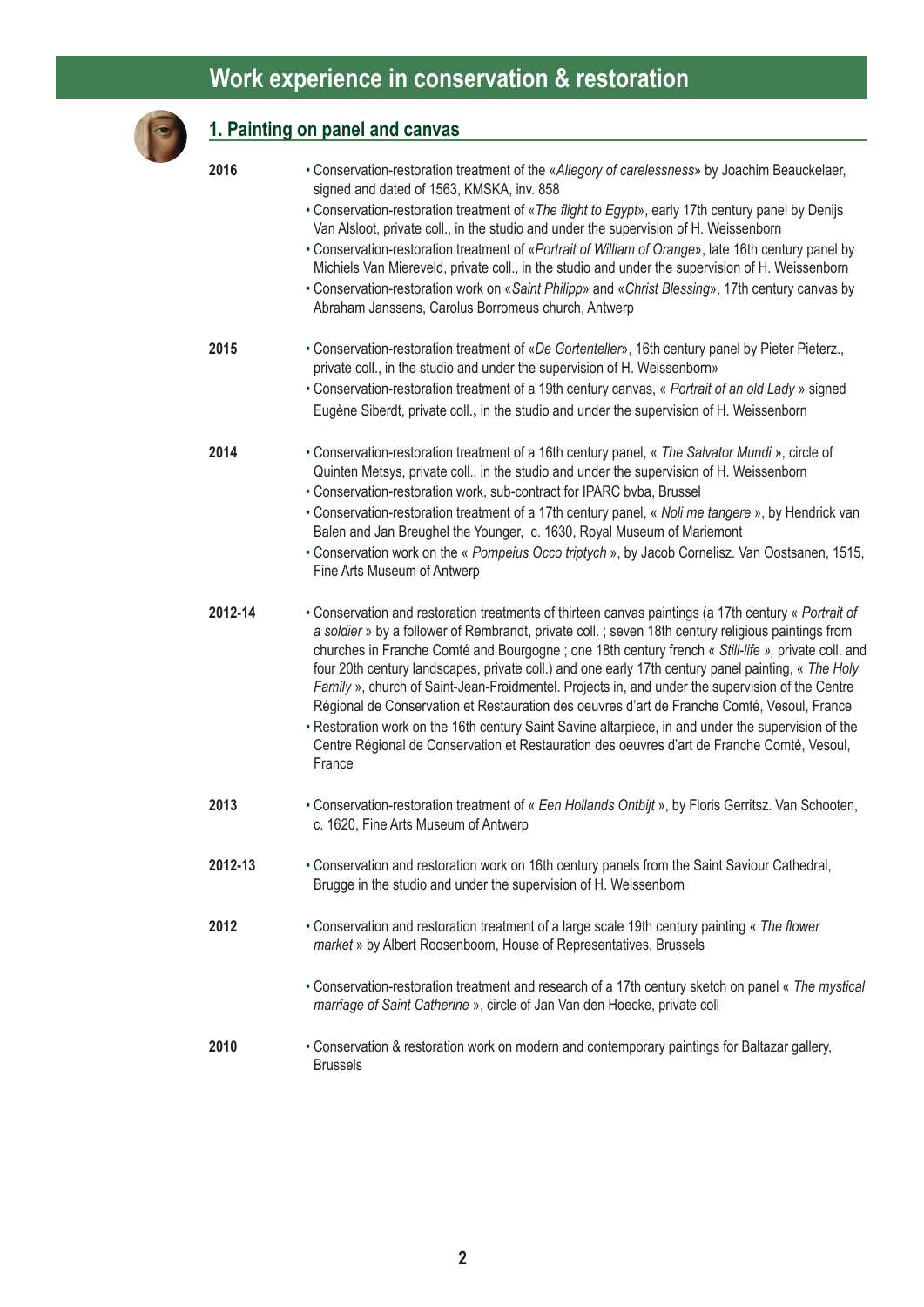| 2009-11 | • Conservation and restoration work on paintings on both panel and canvas, ranging from the 15th<br>to the 21rst century, from the Fine Arts Museum of Antwerp in preparation of the collection's move<br>prior to the museum's closing                                                                                                                                                                                       |
|---------|-------------------------------------------------------------------------------------------------------------------------------------------------------------------------------------------------------------------------------------------------------------------------------------------------------------------------------------------------------------------------------------------------------------------------------|
| 2008    | . Tutor for a workshop introducing oil painting conservation to museum staff, Hanoi, Vietnam.<br>Project dir.: APEFE Wallonie-Bruxelles                                                                                                                                                                                                                                                                                       |
|         | • Assistant painting conservator at the Stichting Restauratie Atelier Limburg (SRAL), Maastricht).<br>Team work for the restoration of a set of five 17th century paintings for the Orphan's Chamber,<br>Dam Palace, Amsterdam by Cornelis Holsteyn. Project supervised by Jos Van Och. In addition<br>to the practical work and research within the team, I was responsible for the writing of the overall<br>project report |
| 2006-07 | • Conservation-restoration of a collection of forty-four 20th century canvas paintings from the<br>Pfeiffer Gallery, Brussels, following a damage by fire                                                                                                                                                                                                                                                                     |
| 2006    | • Opening of my private conservation-restoration studio                                                                                                                                                                                                                                                                                                                                                                       |
| 2002-03 | • Royal Institute for Cultural Heritage, Brussels : assistant to Dr. Jana Sanyova, work for a database<br>project on pigments and biding media analysis previously carried out by the institute                                                                                                                                                                                                                               |
| 2002    | • Conservation-restoration treatment of two 20th century canvas painting from the Fine Art School<br>of Indochina: « Woman and ananas » by Joseph Inguimberty and « Three women » by Gia Tri,<br>private coll                                                                                                                                                                                                                 |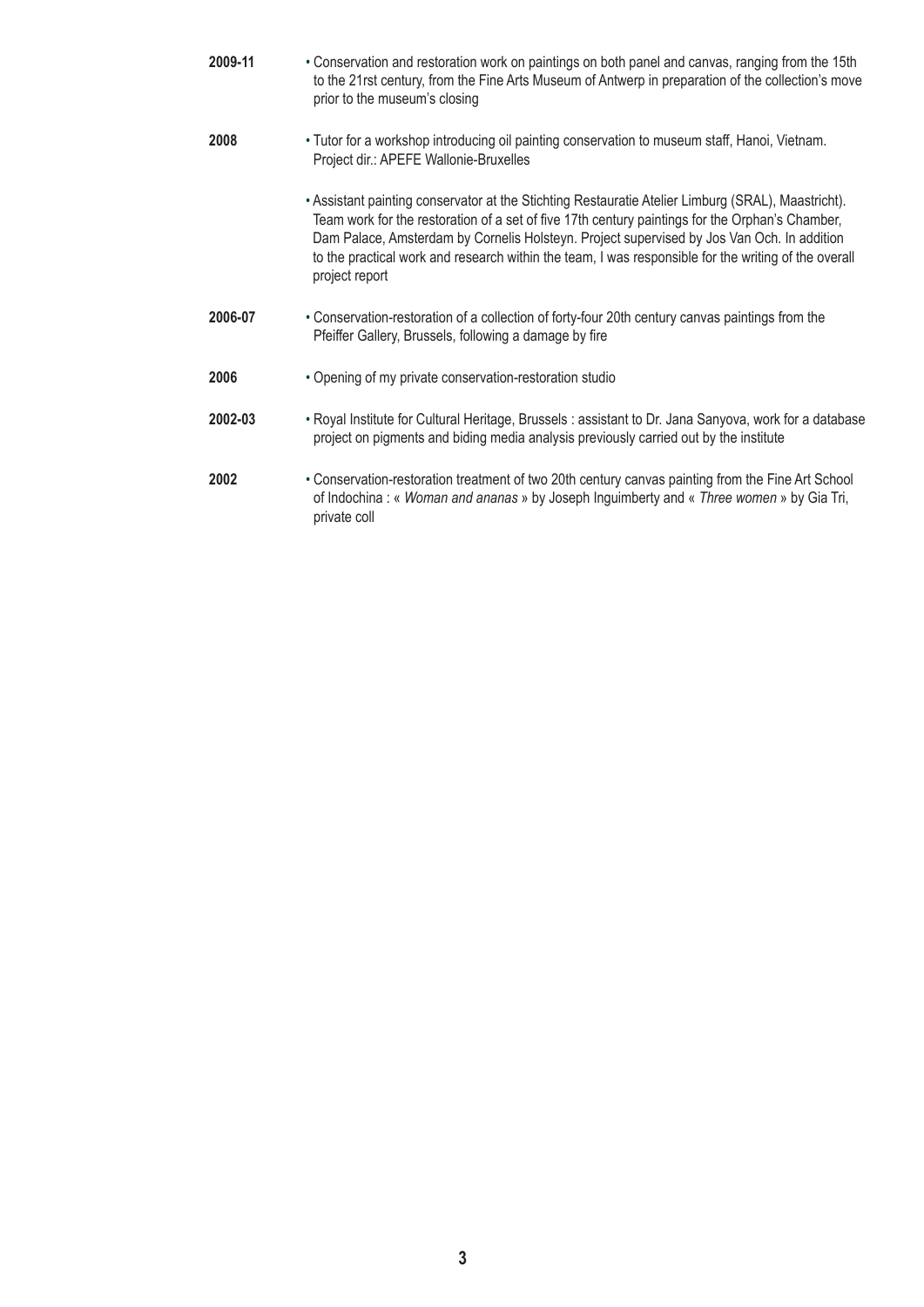





#### **3. Byzantine Heritage**

| 2007 | . Conservation-restoration internship in russian icons conservation, Valamo Conservation Institute,<br>Valamo Monastery, Finland, dir.: Helena Nikkanen |
|------|---------------------------------------------------------------------------------------------------------------------------------------------------------|
| 2006 | • Restoration and study of russian icons from the private coll. L. Martinot                                                                             |
| 2005 | • Internship in mural painting conservation, Monastery of Humor (Gura Humorolui, Roumania)<br>UNESCO Heritage, dir. Pr. M. Dumbruvican                  |
| 2004 | • Internship in byzantine icon conservation in Istanbul with « Restaurateurs sans Frontières »                                                          |
| 2001 | • Conservation-restoration of russian icons for the Drees art Gallery sprl, Brussels                                                                    |



#### **Extra training**

| 2015 | • Courses in decorative painting, « Trompe l'oeil technique » and « Zuber decorative technique »,<br>Ecole Jean Sablé, Versailles                         |
|------|-----------------------------------------------------------------------------------------------------------------------------------------------------------|
| 2011 | • Workshop: « Impact of oil: historical painting techniques in early Netherlandish Paintinng »,<br>23rd/8 -1srt/9, Amsterdam/Maastricht Summer University |
| 2009 | . Workshop at the Institut National du Patrimoine (INP, Paris), « Tear mending with surgical thread »                                                     |
| 2009 | • Workshop « Re-creating medieval palette », Montefiascone Conservation Project, dir. Ch. Porter                                                          |